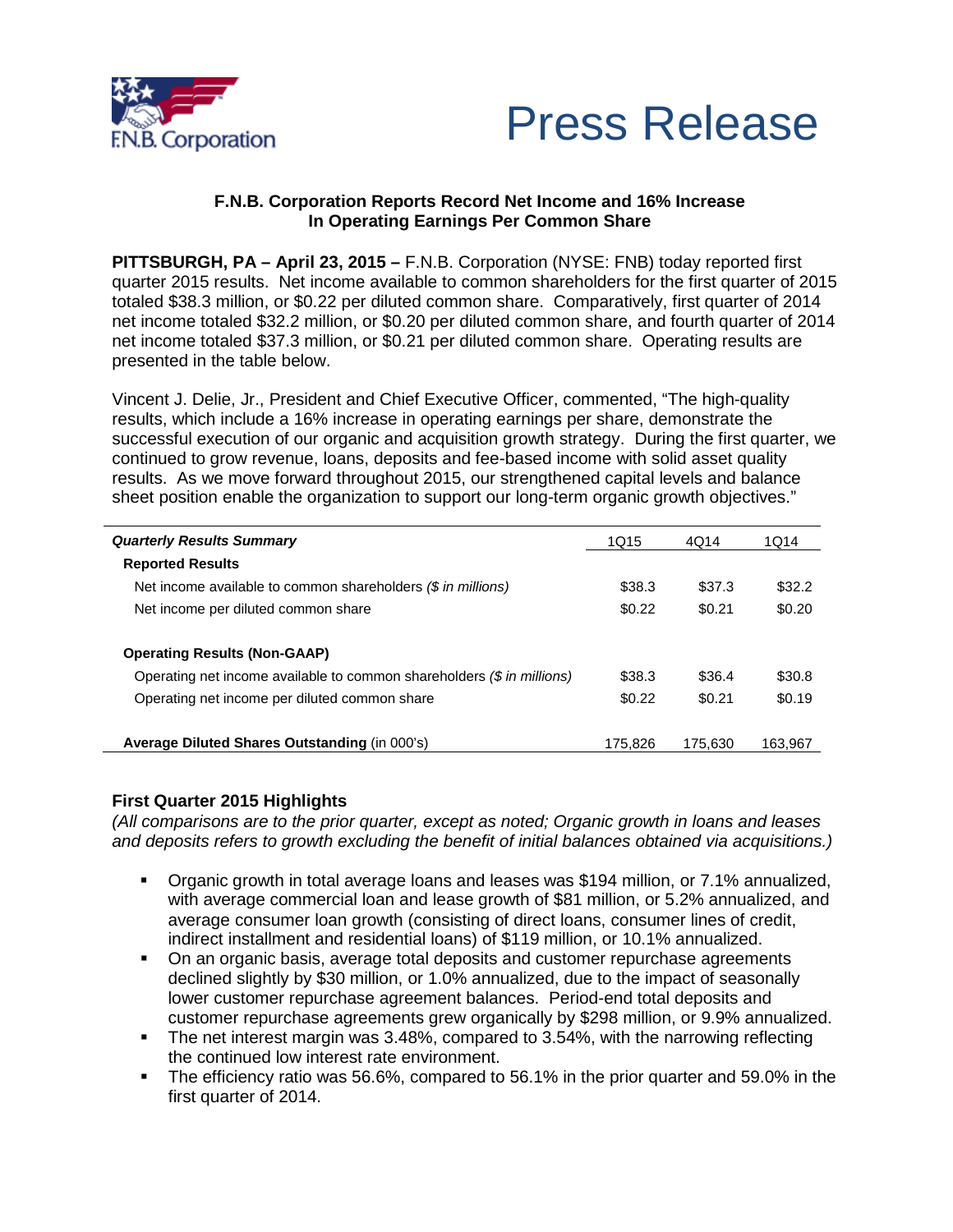

- Credit quality results reflect further improvement in non-performing loan and delinquency levels. For the originated portfolio, non-performing loans and other real estate owned (OREO) to total loans and leases and OREO improved 5 basis points to 1.08% and total originated delinquency improved 13 basis points to 0.86% at March 31, 2015. Net originated charge-offs were 0.24% annualized of total average originated loans and leases, compared to 0.17% annualized in the fourth quarter of 2014 and 0.28% annualized in the year-ago quarter.
- The tangible common equity to tangible assets ratio increased 18 basis points to 7.01% at March 31, 2015. The tangible book value per share (non-GAAP measure) increased \$0.19 to \$6.18 at March 31, 2015.

## **First Quarter 2015 Results – Comparison to Prior-Year Quarter**

*(All comparisons refer to the first quarter of 2014, except as noted)*

*Results include the impact from the OBA Financial Services, Inc. (OBAF) acquisition on September 19, 2014, and the BCSB Bancorp, Inc. (BCSB) acquisition on February 15, 2014.*

### Net Interest Income/Loans/Deposits

Net interest income on a fully taxable equivalent basis totaled \$123.7 million, increasing \$14.2 million, or 12.9%, primarily due to strong organic growth and the benefit from a full quarter of BCSB and OBAF. The net interest margin was 3.48%, compared to 3.62%, with the narrowing primarily attributable to the continued low interest rate environment and a competitive lending environment. Average earning assets grew \$2.1 billion, or 17.2%, through consistent organic loan growth and the benefit of acquisition-related growth.

Average loans and leases totaled \$11.3 billion representing an increase of \$1.6 billion, or 16.4%, reflecting strong organic average loan and lease growth of \$1.1 billion, or 11.5%, and loans added with the BCSB and OBAF acquisitions. Average organic commercial loan and lease growth was strong, increasing \$575 million or 10.4%. Average organic consumer loan growth (consisting of direct loans, consumer lines of credit, indirect installment and residential loans) was also strong, increasing \$556 million, or 13.0%. Organic growth results reflect the benefit of the increased number of prospects in the greater Pittsburgh, Baltimore and Cleveland metropolitan markets and continued successful sales management.

Average deposits and customer repurchase agreements totaled \$12.4 billion, an increase of \$1.0 billion, or 9.0%, including average organic growth of \$454 million, or 3.9%. Organic growth in low-cost transaction deposit accounts and customer repurchase agreements was \$755 million, or 8.6%, led by strong organic growth in average non-interest bearing deposits of \$339 million, or 15.1%.

### Non-Interest Income

Non-interest income totaled \$38.2 million, decreasing \$3.9 million, or 9.2%, with the first quarter of 2014 including higher gains on the sale of securities of \$9.5 million. Excluding securities gains, non-interest income increased \$5.6 million, or 17.1%, due to organic growth across several fee-based businesses and acquisition-related growth. Mortgage banking revenues increased \$1.6 million, due mainly to higher origination volume and successful cross-selling efforts. Wealth management revenues, which includes trust income and securities commissions, increased \$1.1 million, or 14.9%, reflecting organic sales growth and added benefit from the BCSB and OBAF acqusitions. Customer swap fee revenue increased by \$1.6 million, reflecting solid organic commercial loan growth during the quarter and demand for these products given the potential for interest rate increases in the current interest rate environment.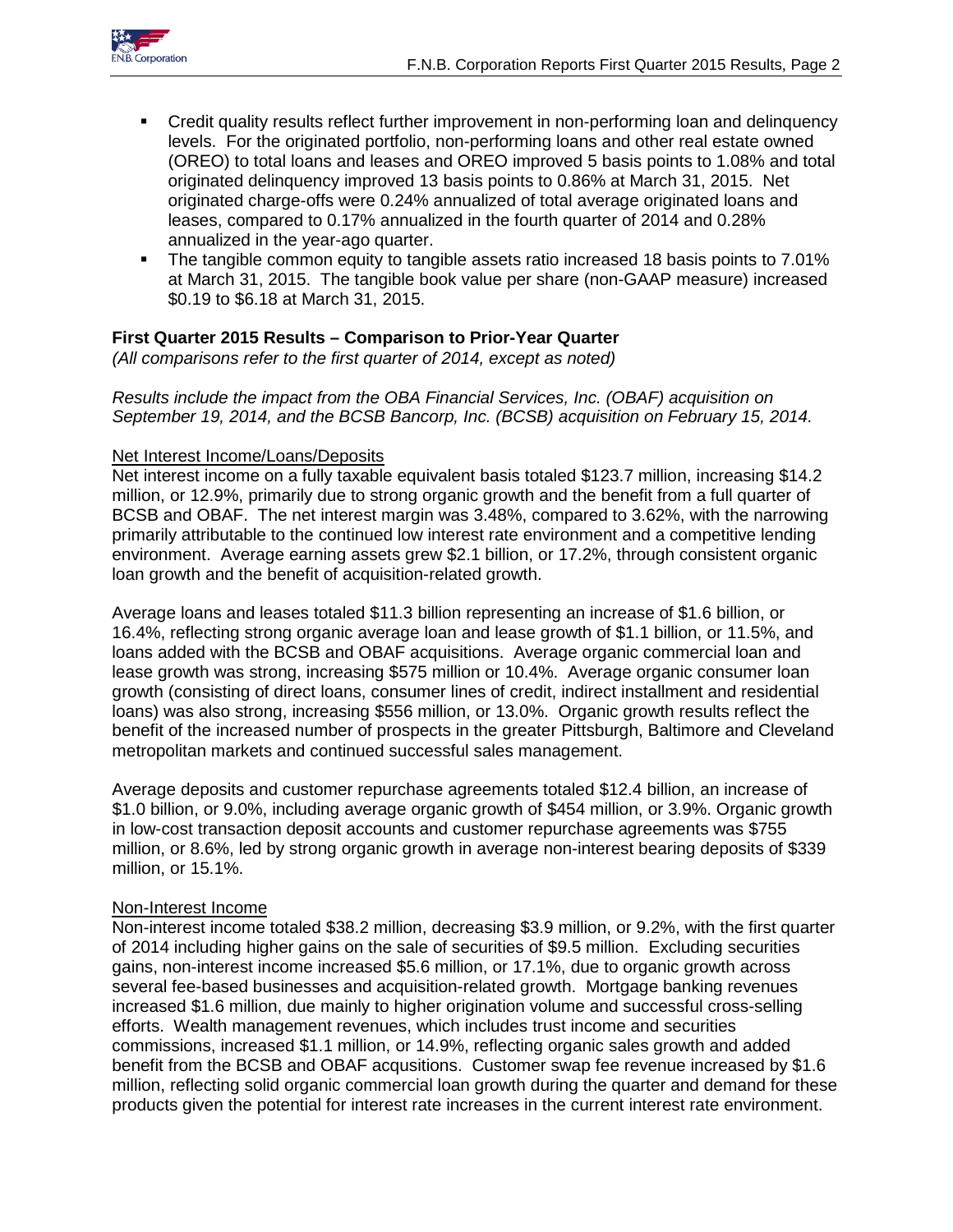

### Non-Interest Expense

Non-interest expense totaled \$94.7 million, increasing \$0.5 million, or 0.5%. Excluding merger and severance costs of \$7.2 million in the first quarter of 2014, non-interest expense increased \$7.7 million, or 8.9%, primarily attributable to the additional operating costs related to a full quarter of BCSB and OBAF. The efficiency ratio improved to 56.6% from 59.0%.

## Credit Quality

Credit quality results reflect overall improvement from the prior-year period. The ratio of nonperforming loans and OREO to total loans and leases and OREO improved 29 basis points to 0.94%, and for the originated portfolio, the ratio of non-performing loans and OREO to total loans and leases and OREO improved 38 basis points to 1.08%. Total originated delinquency, defined as total past due and non-accrual originated loans as a percentage of total originated loans and leases, improved 31 basis points to 0.86% at March 31, 2015, reflecting a \$12.4 million, or 12.6%, reduction in total originated delinquency.

Net charge-offs totaled \$5.6 million, or 0.20% annualized of total average loans and leases, compared to \$5.6 million, or 0.23% annualized. For the originated portfolio, net charge-offs were \$5.8 million, or 0.24% annualized of total average originated loans and leases, compared to \$5.6 million, or 0.28% annualized. The ratio of the allowance for credit losses to total originated loans and leases was 1.22% at March 31, 2015, compared to 1.28%, with the change directionally consistent with the performance of the portfolio. The provision for credit losses totaled \$8.1 million, compared to \$7.0 million in the prior-year period primarily due to the strong organic loan and lease growth.

### **First Quarter 2015 Results – Comparison to Prior Quarter**

*(All comparisons refer to the fourth quarter of 2014, except as noted)*

## Net Interest Income/Loans/Deposits

Net interest income on a fully taxable equivalent basis totaled \$123.7 million, decreasing \$1.7 million, or 1.3%, reflecting two fewer days in the quarter and a continued low interest rate environment. The net interest margin was 3.48%, compared to 3.54% in the prior quarter. Excluding accretable yield adjustments, the first quarter core net interest margin was 3.43%, compared to 3.49%. The narrowing in the net interest margin reflects the continued low interest rate environment and a competitive lending environment.

Average loans and leases totaled \$11.3 billion, and total average organic loan and lease growth totaled \$194 million, or 7.1% annualized. Organic growth in average commercial loans and leases totaled \$81 million, or 5.2% annualized, and organic growth in average consumer loans (consisting of direct loans, consumer lines of credit, indirect installment and residential loans) was \$119 million, or 10.1% annualized. Commercial and consumer loan growth continued to benefit from the increased number of lending opportunities in the greater Pittsburgh, Baltimore and Cleveland metropolitan markets.

Average deposits and customer repurchase agreements totaled \$12.4 billion. On an organic basis, average total deposits and customer repurchase agreements decreased slightly by \$30 million, or 1.0% annualized, reflecting the timing of seasonally lower average customer repurchase agreements. On a period-end basis, organic growth in total deposits and customer repurchase agreements was strong at \$298 million, or 9.9% annualized. On an organic basis, average total transaction deposits and customer repurchase agreements increased \$10 million, or 0.4% annualized, reflecting seasonally lower business deposits and customer repurchase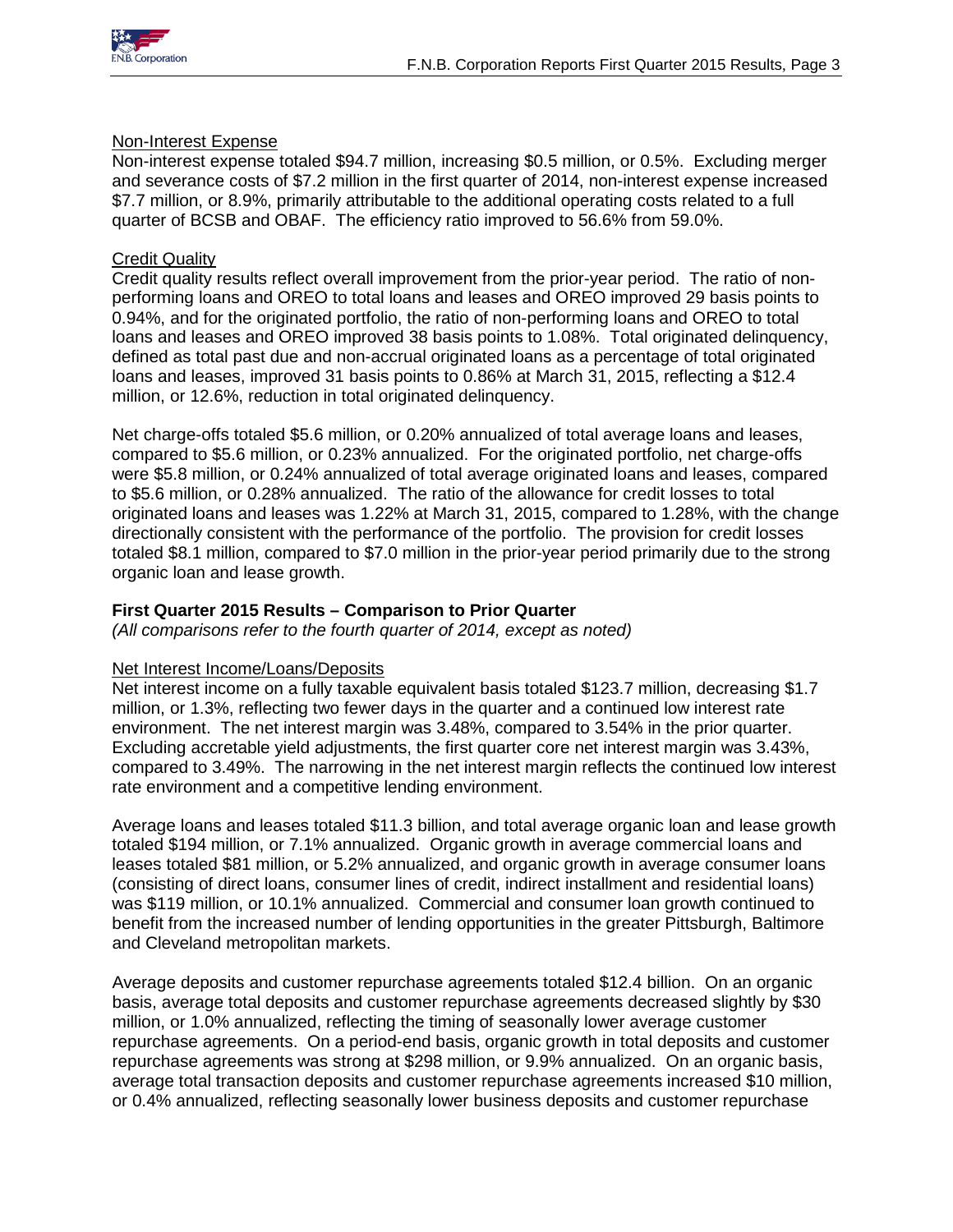

agreement balances. On a period-end basis, organic growth in transaction deposits and customer repurchase agreements was strong at \$320 million, or 13.5% annualized. Total loans as a percentage of deposits and customer repurchase agreements was 91% at March 31, 2015.

### Non-Interest Income

Non-interest income totaled \$38.2 million, decreasing \$1.3 million, or 3.2%. Excluding a nonrecurring \$2.7 million gain in the fourth quarter of 2014, non-interest income increased \$1.4 million, or 3.9%. The first quarter included positive results from mortgage banking, wealth management and higher swap fee revenue, offset by a seasonal decline in service charges. Mortgage banking results reflect successful cross-selling efforts, higher purchase volume and slightly increased refinance activity in 2015. Non-interest income represents 24% of total revenue.

### Non-Interest Expense

Non-interest expense totaled \$94.7 million, decreasing \$2.0 million, or 2.1%. Excluding \$1.6 million of merger and severance costs in the fourth quarter of 2014, non-interest expense decreased \$0.4 million, or 0.5%, in the first quarter of 2015, reflecting a \$1.0 million decrease in OREO expense, seasonally lower marketing costs and lower professional services fees. The \$1.1 million increase in weather-related occupancy and equipment costs partially offset these items. The efficiency ratio was 56.6%, compared to 56.1%.

### Credit Quality

Credit quality metrics reflect an improvement in the ratio of non-performing loans and OREO to total loans and leases and OREO of 3 basis points to 0.94% at March 31, 2015, and 5 basis points for the originated portfolio to 1.08%. Delinquency improved 13 basis points to 0.86% at March 31, 2015.

Net charge-offs for the first quarter totaled \$5.6 million, or 0.20% annualized of total average loans and leases, compared to \$4.7 million, or 0.17% annualized, in the prior quarter. For the originated portfolio, net charge-offs as a percentage of average originated loans and leases were 0.24% annualized, compared to 0.17% annualized in the prior quarter. For the originated portfolio, the allowance for credit losses to total originated loans and leases was flat at 1.22%, compared to December 31, 2014. The ratio of the allowance for credit losses to total loans and leases increased slightly to 1.13%, compared to 1.12%. The provision for credit losses decreased \$1.9 million to \$8.1 million. The ratio of the allowance for credit losses to total nonperforming loans increased to 180.8%, compared to 172.1%.

## **Capital Position**

The tangible common equity to tangible assets ratio (non-GAAP measure) was 7.01%, compared to 6.83% and 6.81% at December 31, 2014 and March 31, 2014, respectively. The tangible book value per common share (non-GAAP measure) increased to \$6.18, from \$5.99 and \$5.58 at December 31, 2014 and March 31, 2014, respectively. The common dividend payout ratio for the first quarter of 2015 was 54.8%.

### **Conference Call**

F.N.B. Corporation will host a conference call to discuss first quarter 2015 financial results on Thursday, April 23, 2015, at 10:00 a.m. Eastern Time. Participating callers may access the call by dialing (866) 652-5200 or (412) 317-6060 for international callers. Participants should ask to be joined into the F.N.B. Corporation call. The Webcast and presentation materials may be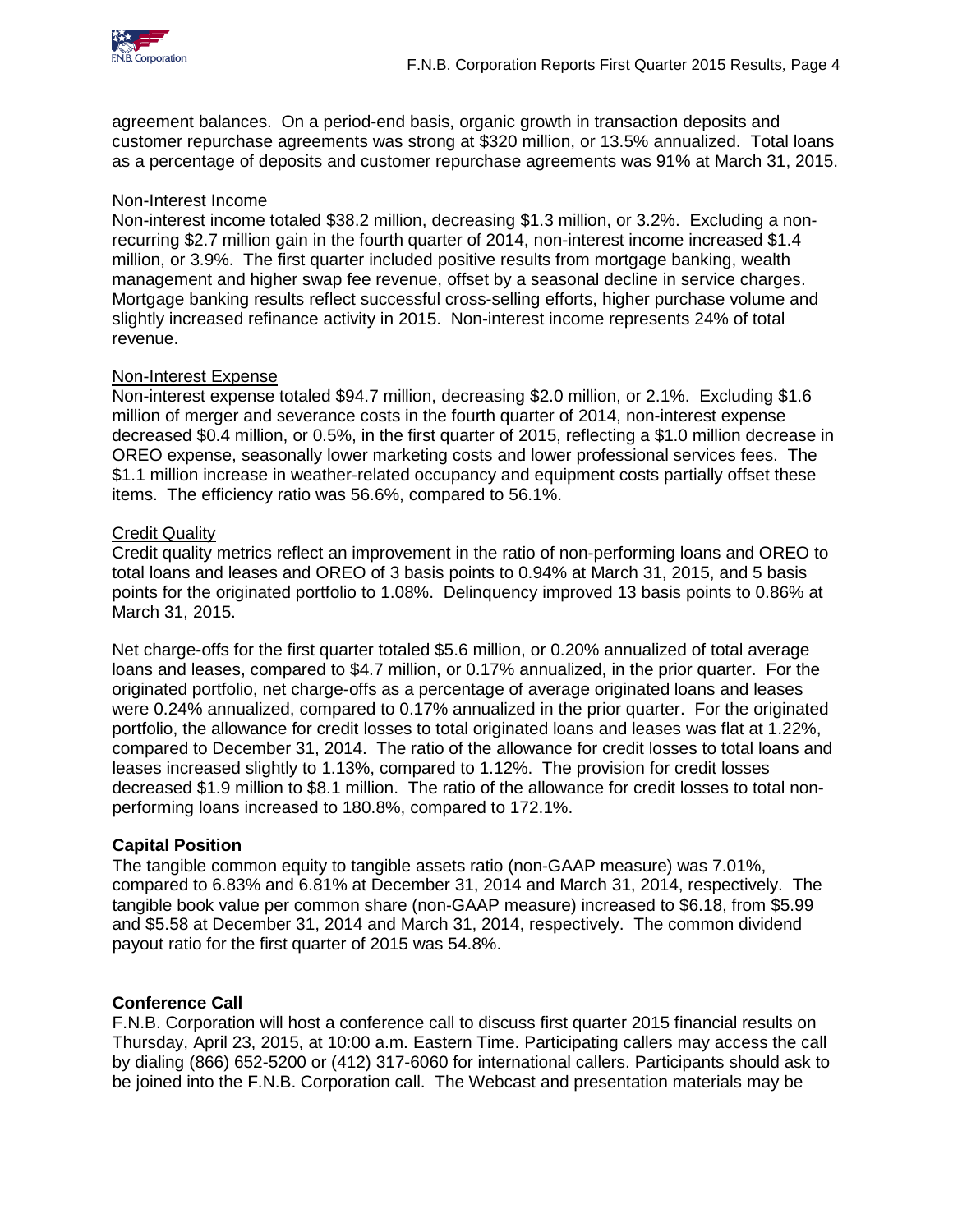

accessed through the "Shareholder and Investor Relations" section of the Corporation's Web site at www.fnbcorporation.com.

A replay of the call will be available shortly after the completion of the call on the day of the call until midnight ET on Thursday, April 30, 2015. The replay can be accessed by dialing (877) 344- 7529 or (412) 317-0088 for international callers; the conference replay access code is 10062662. Following the call, a transcript of the call and the related presentation materials will be posted to the "Shareholder and Investor Relations" section of F.N.B. Corporation's Web site at [www.fnbcorporation.com.](http://www.fnbcorporation.com/)

## **About F.N.B. Corporation**

F.N.B. Corporation (NYSE: FNB), headquartered in Pittsburgh, Pennsylvania, is a diversified financial services company operating in six states,including three major metropolitan areas. It holds a top retail deposit market share in Pittsburgh, PA, Baltimore, MD, and Cleveland, OH. The Company has total assets of \$16.3 billion and more than 280 banking offices throughout Pennsylvania, Maryland, Ohio and West Virginia. F.N.B. provides a full range of commercial banking, consumer banking and wealth management solutions through its subsidiary network which is led by its largest affiliate, First National Bank of Pennsylvania, founded in 1864. Commercial banking solutions include corporate banking, small business banking, investment real estate financing, international banking, business credit, capital markets and lease financing. The consumer banking segment provides a full line of consumer banking products and services including deposit products, mortgage lending, consumer lending and a complete suite of mobile and online banking services. F.N.B.'s wealth management services include asset management, private banking and insurance. The Company also operates Regency Finance Company, which has more than 70 consumer finance offices in Pennsylvania, Ohio, Kentucky and Tennessee. The common stock of F.N.B. Corporation trades on the New York Stock Exchange under the symbol "FNB" and is included in Standard & Poor's SmallCap 600 Index with the Global Industry Classification Standard (GICS) Regional Banks Sub-Industry Index. Customers, shareholders and investors can learn more about this regional financial institution by visiting the F.N.B. Corporation web site at [www.fnbcorporation.com.](http://www.fnbcorporation.com/)

## **Non-GAAP Financial Measures**

F.N.B. Corporation uses certain non-GAAP financial measures, such as operating net income available to common shareholders, operating net income per diluted common share, tangible book value per common share, tangible common equity to tangible assets ratio and capital ratios defined by banking regulators, to provide information useful to investors in understanding F.N.B. Corporation's operating performance and trends, and facilitate comparisons with the performance of F.N.B. Corporation's peers. The non-GAAP financial measures used by F.N.B. Corporation may differ from the non-GAAP financial measures other financial institutions use to measure their results of operations. Non-GAAP financial measures should be viewed in addition to, and not as an alternative for, F.N.B. Corporation's reported results prepared in accordance with U.S. GAAP. Reconciliations of these non-GAAP financial measures to the most directly comparable U.S. GAAP financial measures are included in the tables at the end of this release under the caption "Reconciliation of Non-GAAP Financial Measures."

## **Cautionary Statement Regarding Forward-looking Information**

We make statements in this press release and the related conference call, and may from time to time make other statements, regarding our outlook for earnings, revenues, expenses, capital levels, liquidity levels, asset levels, asset quality and other matters regarding or affecting F.N.B.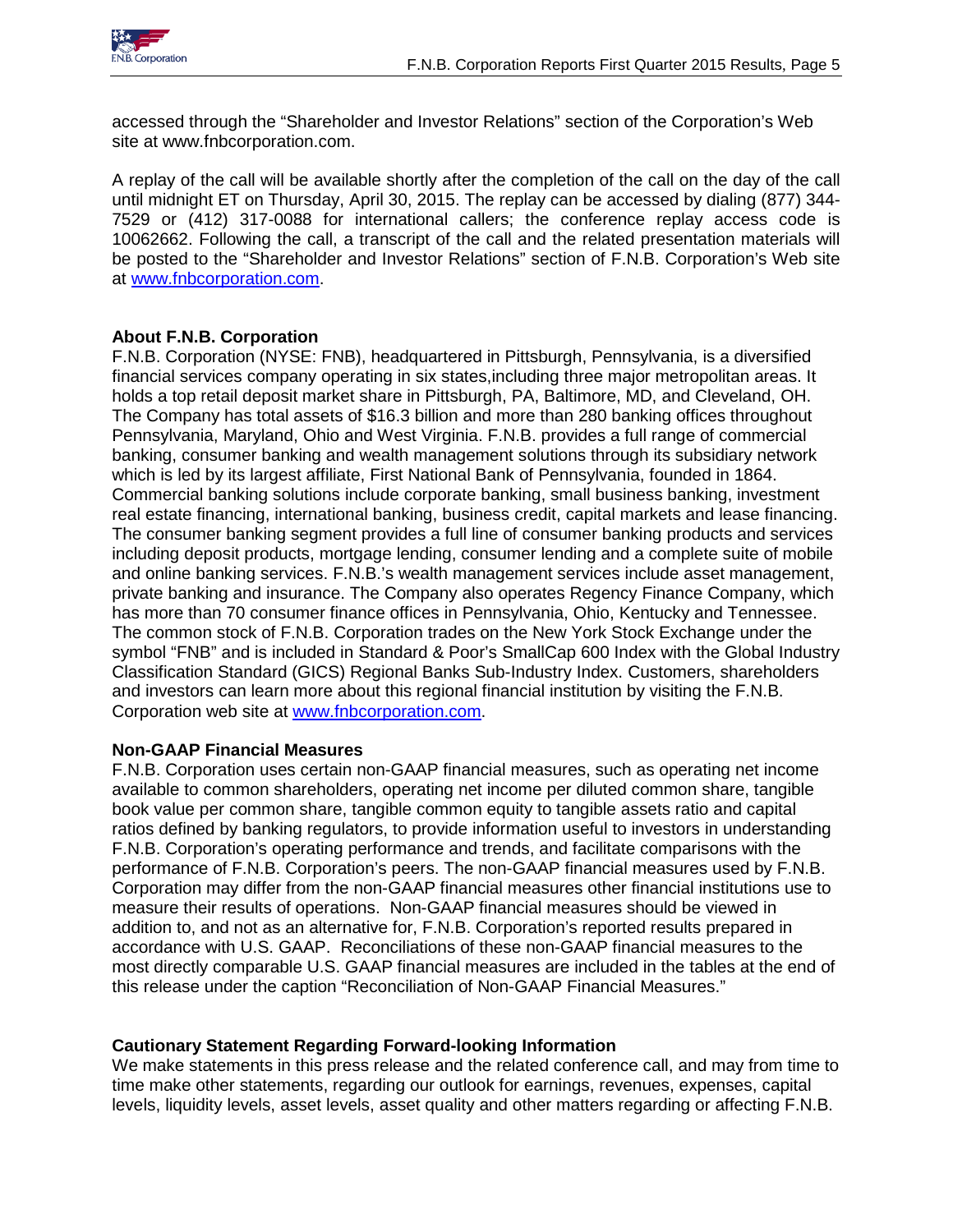

Corporation and its future business and operations that are forward-looking statements within the meaning of the Private Securities Litigation Reform Act. Forward-looking statements are typically identified by words such as "believe," "plan," "expect," "anticipate," "see," "look," "intend," "outlook," "project," "forecast," "estimate," "goal," "will," "should" and other similar words and expressions. Forward-looking statements are subject to numerous assumptions, risks and uncertainties, which change over time.

Forward-looking statements speak only as of the date made. We do not assume any duty and do not undertake to update forward-looking statements. Actual results or future events could differ, possibly materially, from those anticipated in forward-looking statements, as well as from historical performance.

Our forward-looking statements are subject to the following principal risks and uncertainties:

- − Our businesses, financial results and balance sheet values are affected by business and economic conditions, including the following:
	- Changes in interest rates and valuations in debt, equity and other financial markets.
	- Disruptions in the liquidity and other functioning of U.S. and global financial markets.
	- The impact of federal regulatory agencies that have oversight or review of F.N.B. Corporation's business and securities activities.
	- Actions by the Federal Reserve, U.S. Treasury and other government agencies, including those that impact money supply and market interest rates.
	- Changes in customers', suppliers' and other counterparties' performance and creditworthiness which adversely affect loan utilization rates, delinquencies, defaults and counterparty ability to meet credit and other obligations.
	- Slowing or reversal of the rate of growth in the economy and employment levels and other economic factors that affect our liquidity and the performance of our loan portfolio, particularly in the markets in which we operate.
	- Changes in customer preferences and behavior, whether due to changing business and economic conditions, legislative and regulatory initiatives, or other factors.
- Legal and regulatory developments could affect our ability to operate our businesses, financial condition, results of operations, competitive position, reputation, or pursuit of attractive acquisition opportunities. Reputational impacts could affect matters such as business generation and retention, liquidity, funding, and ability to attract and retain management. These developments could include:
	- Changes resulting from legislative and regulatory reforms, including broad-based restructuring of financial industry regulation; changes to laws and regulations involving tax, pension, bankruptcy, consumer protection, and other industry aspects; and changes in accounting policies and principles. We will continue to be impacted by extensive reforms provided for in the Dodd-Frank Wall Street Reform and Consumer Protection Act and otherwise growing out of the recent financial crisis, the precise nature, extent and timing of which, and their impact on us, remains uncertain.
	- Results of the regulatory examination and supervisory process.
	- Changes to regulations governing bank capital and liquidity standards, including due to the Dodd-Frank Act, Volcker rule and Basel III initiatives.
	- **IMPACT ON BUS AND STARK IN ADAM IN ADAM IN ADAM IN ADAM IN ADAM IN ADAM IN ADAM IN ADAM IN ADAM IN ADAM IN ADAM** IN DETAINING **I** rights in intellectual property, the adequacy of our intellectual property protection in general and our operational or security systems or infrastructure, or those of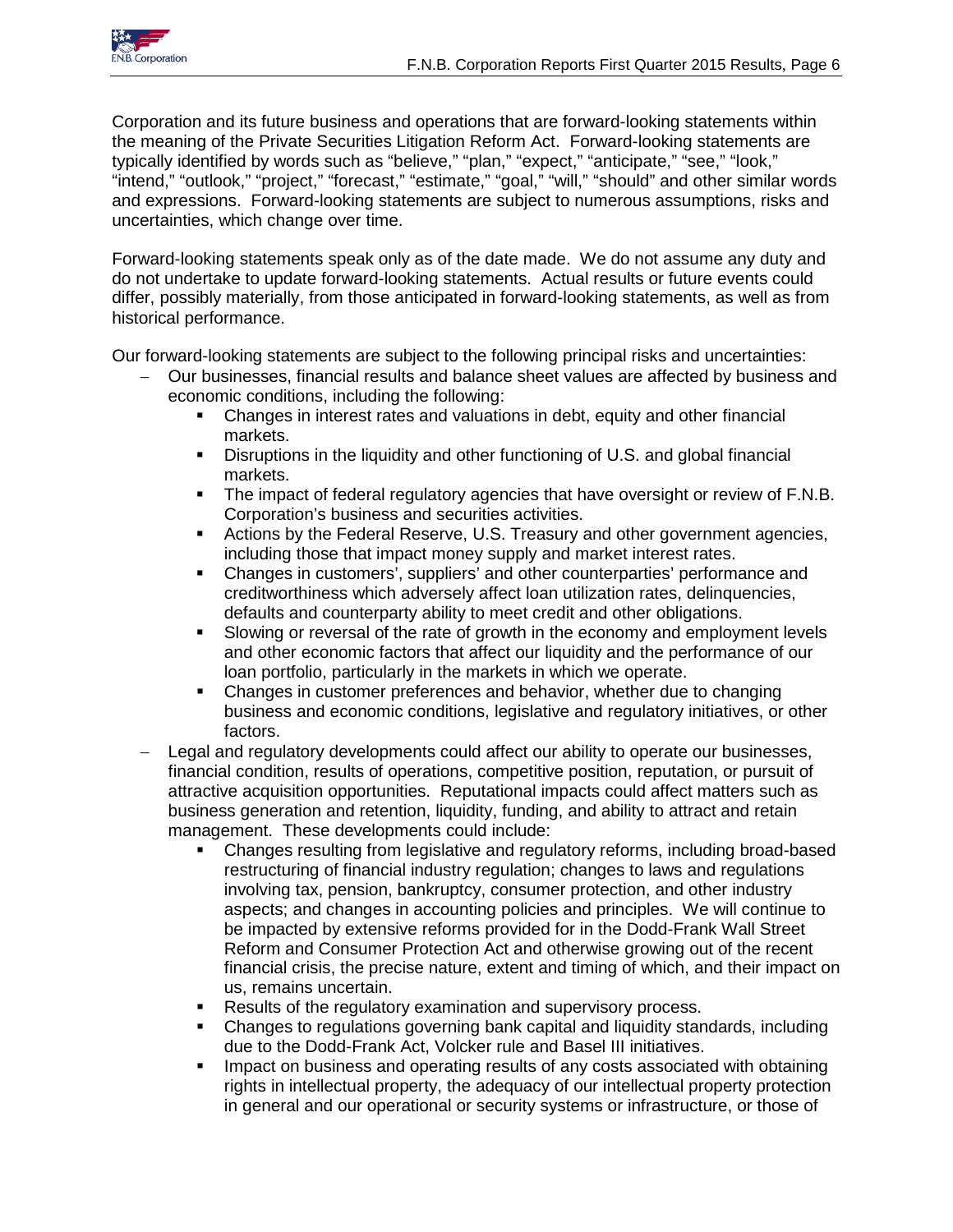

third-party vendors or other service providers, and rapid technological developments and changes.

- Business and operating results are affected by judgments and assumptions in our analytical and forecasting models, our reliance on the advice of experienced outside advisors and our ability to identify and effectively manage risks inherent in our businesses, including, where appropriate, through effective use of third-party insurance, derivatives, swaps, and capital management techniques, and to meet evolving regulatory capital standards.
- As demonstrated by our acquisitions, we grow our business in part by acquiring, from time to time, other financial services companies, financial services assets and related deposits. These acquisitions often present risks and uncertainties, including, the possibility that the transaction cannot be consummated; regulatory issues; cost or difficulties involved in integration and conversion of the acquired businesses after closing; inability to realize expected cost savings, efficiencies and strategic advantages; the extent of credit losses in acquired loan portfolios; the extent of deposit attrition; and the potential dilutive effect to our current shareholders.
- Competition can have an impact on customer acquisition, growth and retention and on credit spreads and product pricing, which can affect market share, deposits and revenues. Industry restructuring in the current environment could also impact our business and financial performance through changes in counterparty creditworthiness and performance, and the competitive and regulatory landscape. Our ability to anticipate and respond to technological changes can also impact our ability to respond to customer needs and meet competitive demands.
- − Business and operating results can also be affected by widespread disasters, dislocations, terrorist activities, cyber-attacks or international hostilities through their impacts on the economy and financial markets.

We provide greater detail regarding some of these factors in our 2014 Form 10-K, including the Risk Factors section of those reports, and our subsequent SEC filings. Our forward-looking statements may also be subject to other risks and uncertainties, including those we may discuss elsewhere in this news release or in SEC filings, accessible on the SEC's website at [www.sec.gov](http://www.sec.gov/) and on our corporate website at [www.fnbcorporation.com.](http://www.fnbcorporation.com/) We have included these web addresses as inactive textual references only. Information on these websites is not part of this document.

# # #

**Analyst/Institutional Investor Contact:** Matthew Lazzaro, 724-983-4254, 412-216-2510 (cell) [lazzaro@fnb-corp.com](mailto:lazzaro@fnb-corp.com)

**Media Contact**: Jennifer Reel, 724-983-4856, 724-699-6389 (cell) [reel@fnb-corp.com](mailto:reel@fnb-corp.com)

DATA SHEETS FOLLOW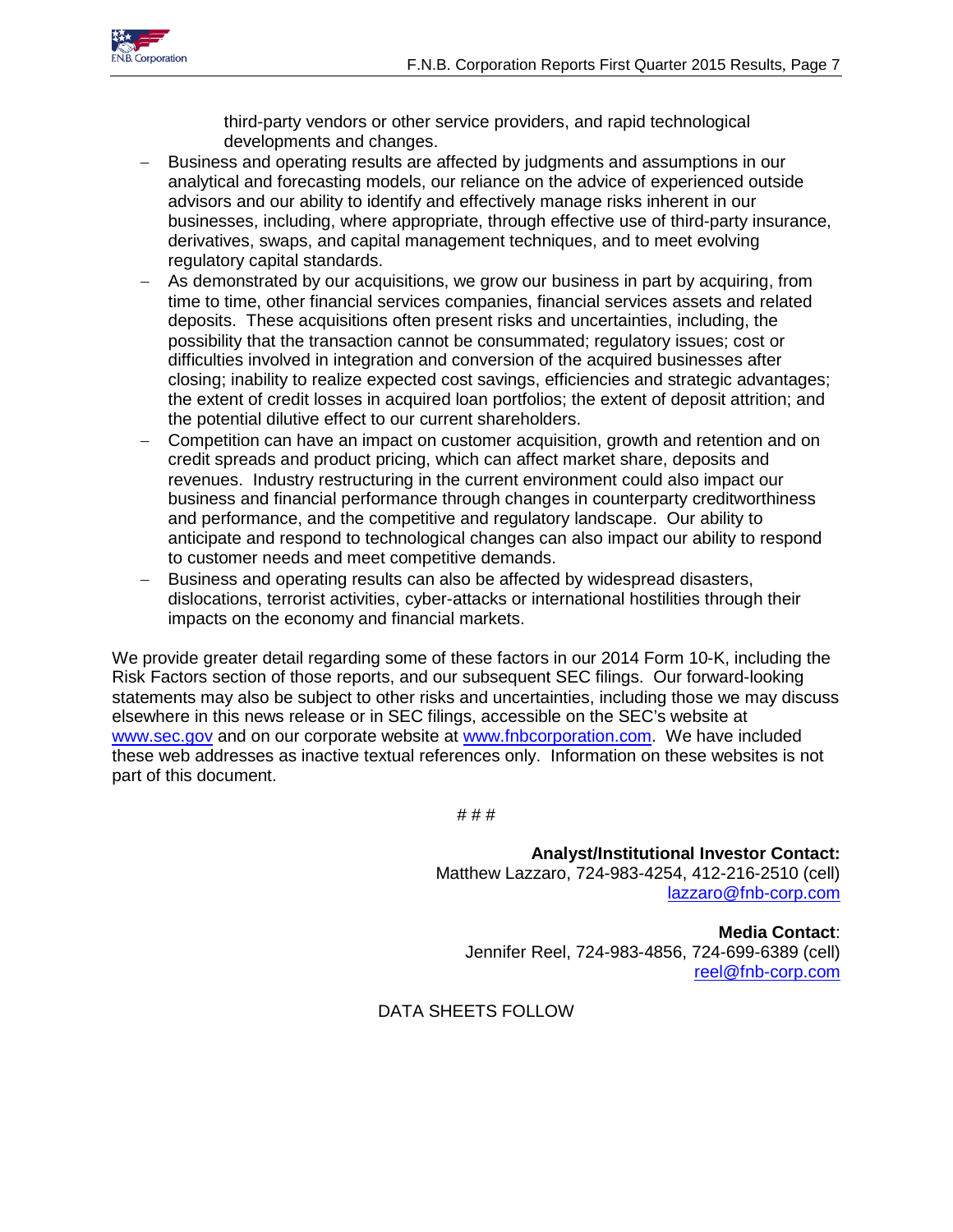#### **F.N.B. CORPORATION (Unaudited)**

**(Dollars in thousands, except per share data)**

|                                                                 | 2015<br>2014 |           | $1Q15 -$<br>4Q14 | 1Q15 -<br>1Q14 |          |
|-----------------------------------------------------------------|--------------|-----------|------------------|----------------|----------|
|                                                                 | First        | Fourth    | First            | Percent        | Percent  |
| <b>Statement of earnings</b>                                    | Quarter      | Quarter   | Quarter          | Variance       | Variance |
| Interest income                                                 | \$133,369    | \$135,097 | \$117,880        | $-1.3$         | 13.1     |
| Interest expense                                                | 11,448       | 11,436    | 10,055           | 0.1            | 13.9     |
| Net interest income                                             | 121,921      | 123,661   | 107,825          | $-1.4$         | 13.1     |
| Taxable equivalent adjustment                                   | 1,783        | 1,696     | 1,722            | 5.2            | 3.6      |
| Net interest income (FTE) (1)                                   | 123,704      | 125,357   | 109,547          | $-1.3$         | 12.9     |
| Provision for credit losses                                     | 8,136        | 10,040    | 7,006            | $-19.0$        | 16.1     |
| Net interest income after provision (FTE)                       | 115,568      | 115,317   | 102,541          | 0.2            | 12.7     |
|                                                                 |              |           |                  |                |          |
| Service charges                                                 | 15,817       | 17,815    | 15,269           | $-11.2$        | 3.6      |
| Trust income                                                    | 5,161        | 4,871     | 4,764            | 5.9            | 8.3      |
| Insurance commissions and fees                                  | 4,369        | 3,953     | 4,945            | 10.5           | $-11.6$  |
| Securities commissions and fees                                 | 3,057        | 2,928     | 2,391            | 4.4            | 27.8     |
| Mortgage banking operations                                     | 1,799        | 1,485     | 214              | 21.1           | 741.7    |
| Gain (loss) on sale of securities                               | (9)          | 302       | 9,461            | n/m            | n/m      |
| Other                                                           | 7,988        | 8,108     | 5,027            | $-1.5$         | 58.9     |
| Total non-interest income                                       | 38.182       | 39,462    | 42,069           | $-3.2$         | $-9.2$   |
| Salaries and employee benefits                                  | 49,269       | 48,008    | 47,023           | 2.6            | 4.8      |
| Occupancy and equipment                                         | 16,624       | 15,541    | 15,381           | 7.0            | 8.1      |
| <b>FDIC</b> insurance                                           | 3,689        | 3,659     | 2,994            | 0.8            | 23.2     |
| Amortization of intangibles                                     | 2,115        | 2,518     | 2,283            | $-16.0$        | $-7.4$   |
| Other real estate owned                                         | 909          | 1,883     | 779              | $-51.7$        | 16.6     |
| Merger and severance-related                                    | $\Omega$     | 1,557     | 7,248            | n/m            | n/m      |
| Other                                                           | 22,049       | 23,490    | 18,457           | $-6.1$         | 19.5     |
| Total non-interest expense                                      | 94.655       | 96.656    | 94,166           | $-2.1$         | 0.5      |
| Income before income taxes                                      | 59,095       | 58,123    | 50,445           | 1.7            | 17.1     |
| Taxable equivalent adjustment                                   | 1,783        | 1,696     | 1,722            | 5.2            | 3.6      |
| Income taxes                                                    | 16,969       | 17,123    | 14,199           | $-0.9$         | 19.5     |
| Net income                                                      | 40,343       | 39,304    | 34,524           | 2.6            | 16.9     |
| Preferred stock dividends                                       | 2,010        | 2,010     | 2,322            |                |          |
| Net income available to common stockholders                     |              |           |                  | 2.8            | 19.0     |
|                                                                 | \$38,333     | \$37,294  | \$32,202         |                |          |
| Earnings per common share:                                      |              |           |                  |                |          |
| <b>Basic</b>                                                    | \$0.22       | \$0.21    | \$0.20           | 4.8            | 10.0     |
| Diluted                                                         | \$0.22       | \$0.21    | \$0.20           | 4.8            | 10.0     |
| <b>Non-GAAP Operating Results:</b>                              |              |           |                  |                |          |
| Operating net income available to common stockholders:          |              |           |                  |                |          |
| Net income available to common stockholders                     | 38,333       | \$37,294  | \$32.202         |                |          |
| Net gain on sale of pooled TPS and other securities, net of tax | $\mathbf 0$  | $\Omega$  | (6, 150)         |                |          |
| Merger and severance costs, net of tax                          | $\mathbf 0$  | 1,012     | 4,711            |                |          |
| Other net non-recurring items                                   | $\mathbf 0$  | (1,889)   | 0                |                |          |
| Operating net income available to common stockholders           | 38,333       | \$36,417  | \$30,763         | 5.3            | 24.6     |
| Operating diluted earnings per common share:                    |              |           |                  |                |          |
| Diluted earnings per common share                               | \$0.22       | \$0.21    | \$0.20           |                |          |
| Effect of net gain on sale of pooled TPS and other securities,  |              |           |                  |                |          |
| net of tax                                                      | 0.00         | 0.00      |                  |                |          |
|                                                                 |              |           | (0.04)           |                |          |
| Effect of merger and severance costs, net of tax                | 0.00         | 0.01      | 0.03             |                |          |
| Effect of other net non-recurring items                         | 0.00         | (0.01)    | 0.00             |                |          |
| Operating diluted earnings per common share                     | \$0.22       | \$0.21    | \$0.19           | 4.8            | 15.8     |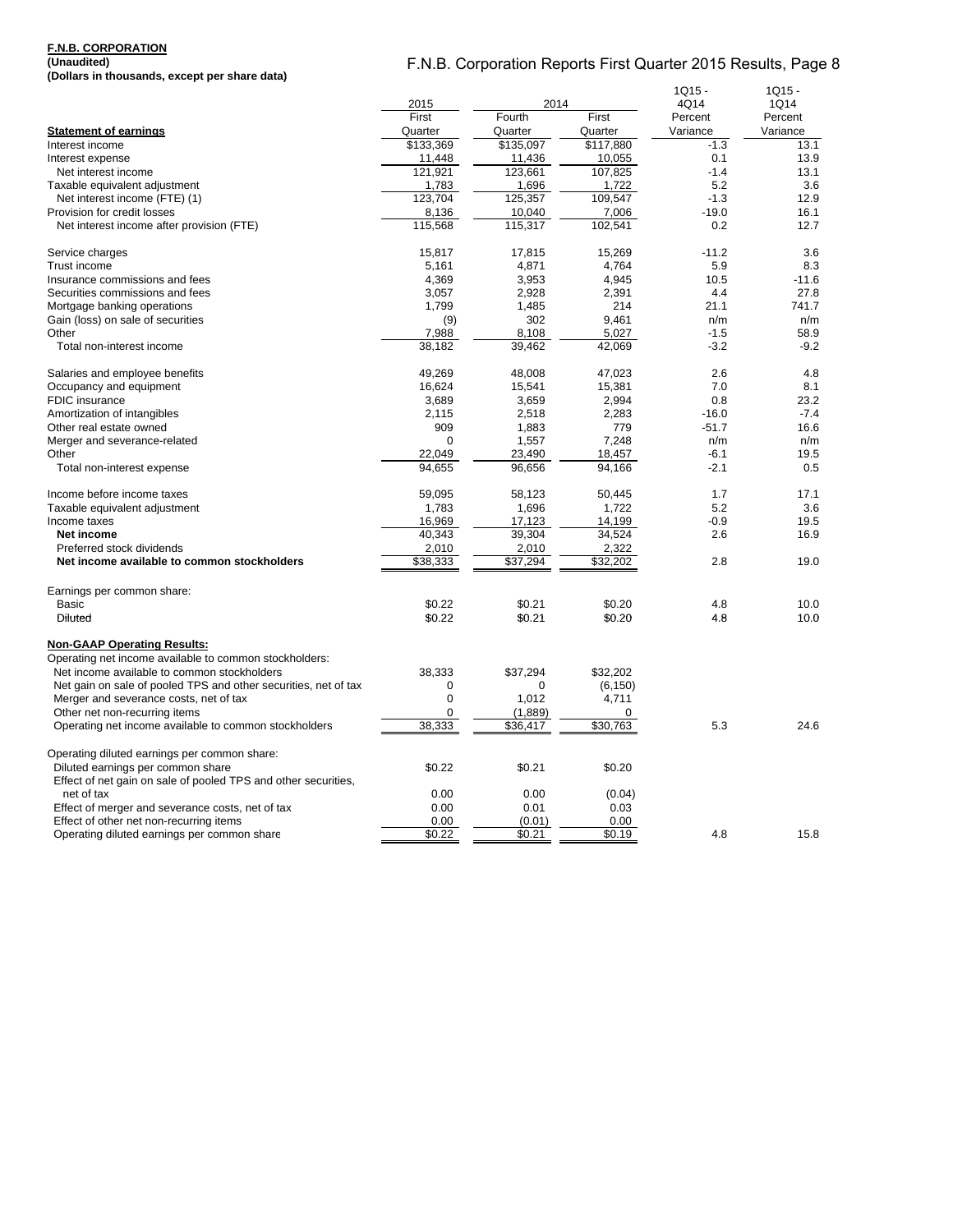#### **F.N.B. CORPORATION**

**(Unaudited) (Dollars in thousands)**

|                                                                            |                    |                       | $1Q15 -$           | $1Q15 -$            |                     |
|----------------------------------------------------------------------------|--------------------|-----------------------|--------------------|---------------------|---------------------|
|                                                                            | 2015               |                       | 2014               | 4Q14                | 1Q14                |
| <b>Balance Sheet (at period end)</b>                                       | First<br>Quarter   | Fourth<br>Quarter     | First<br>Quarter   | Percent<br>Variance | Percent<br>Variance |
| Assets                                                                     |                    |                       |                    |                     |                     |
| Cash and due from banks                                                    | \$191,347          | \$196,240             | \$221,615          | $-2.5$              | -13.7               |
| Interest bearing deposits with banks                                       | 42,899             | 91,153                | 24,638             | $-52.9$             | 74.1                |
| Cash and cash equivalents                                                  | 234,246            | 287,393               | 246,253            | $-18.5$             | $-4.9$              |
| Securities available for sale                                              | 1,537,080          | 1,534,065             | 1,274,070          | 0.2                 | 20.6                |
| Securities held to maturity                                                | 1,513,204          | 1,453,355             | 1,420,446          | 4.1                 | 6.5                 |
| Residential mortgage loans held for sale                                   | 4,621              | 6,180                 | 3,940              | $-25.2$             | 17.3                |
| Loans and leases, net of unearned income                                   | 11,404,099         | 11,247,038            | 9,943,136          | 1.4                 | 14.7                |
| Allowance for credit losses                                                | (128, 499)         | (125, 926)            | (112, 219)         | 2.0                 | 14.5                |
| Net loans and leases                                                       | 11,275,600         | 11,121,112            | 9,830,917          | 1.4                 | 14.7                |
| Premises and equipment, net                                                | 169,859            | 168,756               | 165,603            | 0.7                 | 2.6                 |
| Goodwill                                                                   | 829,726            | 832,213               | 805,788            | $-0.3$              | 3.0                 |
| Core deposit and other intangible assets, net                              | 45,520             | 47,504                | 51,024             | $-4.2$              | $-10.8$             |
| Bank owned life insurance                                                  | 303,102            | 301,771               | 307,872            | 0.4                 | $-1.5$              |
| Other assets                                                               | 365,890            | 374,741               | 370,597            | $-2.4$              | $-1.3$              |
| <b>Total Assets</b>                                                        | \$16,278,848       | \$16,127,090          | \$14,476,510       | 0.9                 | 12.5                |
| Liabilities                                                                |                    |                       |                    |                     |                     |
| Deposits:                                                                  |                    |                       |                    |                     |                     |
| Non-interest bearing demand                                                | \$2,728,599        | \$2,647,623           | \$2,353,444        | 3.1                 | 15.9                |
| Interest bearing demand                                                    | 4,724,985          | 4,547,628             | 4,238,715          | 3.9                 | 11.5                |
| Savings                                                                    | 1,763,275          | 1,575,922             | 1,569,090          | 11.9                | 12.4                |
| Certificates and other time deposits                                       | 2,589,184          | 2,611,035             | 2,777,487          | $-0.8$              | $-6.8$              |
| <b>Total Deposits</b>                                                      | 11,806,043         | 11,382,208            | 10,938,736         | 3.7                 | 7.9                 |
| Short-term borrowings                                                      | 1,740,500          | 2,041,658             | 1,216,624          | $-14.8$             | 43.1                |
| Long-term borrowings<br><b>Other liabilities</b>                           | 541,474<br>135,555 | 541,443               | 304,269<br>131,894 | 0.0<br>$-3.4$       | 78.0<br>2.8         |
| <b>Total Liabilities</b>                                                   | 14,223,572         | 140,325<br>14,105,634 | 12,591,523         | 0.8                 | 13.0                |
| Stockholders' Equity                                                       |                    |                       |                    |                     |                     |
| <b>Preferred Stock</b>                                                     | 106,882            | 106,882               | 106,882            | 0.0                 | 0.0                 |
| Common stock                                                               | 1,763              | 1,754                 | 1,671              | 0.6                 | 5.5                 |
| Additional paid-in capital                                                 | 1,805,991          | 1,798,984             | 1,697,177          | 0.4                 | 6.4                 |
| Retained earnings                                                          | 193,461            | 176,120               | 133,828            | 9.8                 | 44.6                |
| Accumulated other comprehensive income                                     | (34,980)           | (46,003)              | (44, 041)          | $-24.0$             | $-20.6$             |
| <b>Treasury stock</b>                                                      | (17, 841)          | (16, 281)             | (10, 530)          | 96                  | 69.4                |
| <b>Total Stockholders' Equity</b>                                          | 2,055,276          | 2,021,456             | 1,884,987          | 1.7                 | 9.0                 |
| Total Liabilities and Stockholders' Equity                                 | \$16,278,848       | \$16,127,090          | \$14,476,510       | 0.9                 | 12.5                |
| Selected average balances                                                  |                    |                       |                    |                     |                     |
| <b>Total assets</b>                                                        | \$16,147,232       | \$15,906,850          | \$13,989,304       | 1.5                 | 15.4                |
| Earning assets                                                             | 14,347,872         | 14,088,224            | 12,243,198         | 1.8                 | 17.2                |
| Interest bearing deposits with banks                                       | 75,707             | 57,976                | 46,193             | 30.6                | 63.9                |
| <b>Securities</b>                                                          | 2,983,753          | 2,935,551             | 2,496,419          | 1.6                 | 19.5                |
| Residential mortgage loans held for sale                                   | 4,833              | 4,811                 | 4,844              | 0.5                 | $-0.2$              |
| Loans and leases, net of unearned income                                   | 11,283,579         | 11,089,886            | 9,695,742          | 1.7                 | 16.4                |
| Allowance for credit losses                                                | 128,697            | 124,300               | 110,385            | 3.5                 | 16.6                |
| Goodwill and intangibles                                                   | 876,196            | 880,984               | 835,031            | $-0.5$              | 4.9                 |
| Deposits and customer repurchase agreements (6)                            | 12,362,558         | 12,392,431            | 11,339,046         | $-0.2$              | 9.0                 |
| Short-term borrowings                                                      | 1,053,938          | 795,857               | 390,706            | 32.4                | 169.8               |
| Long-term borrowings                                                       | 541,549            | 541,564               | 293,942            | 0.0                 | 84.2                |
| Total stockholders' equity                                                 | 2,040,261          | 2,021,493             | 1,829,601          | 0.9                 | 11.5                |
| Preferred stockholders' equity                                             | 106,882            | 106,882               | 106,882            | 0.0                 | 0.0                 |
| Common stock data                                                          |                    |                       |                    |                     |                     |
| Average diluted shares outstanding                                         | 175,825,976        | 175,629,620           | 163,967,246        | 0.1                 | 7.2                 |
| Period end shares outstanding                                              | 174,691,702        | 173,992,258           | 166,377,327        | 0.4                 | 5.0                 |
| Book value per common share                                                | \$11.15            | \$11.00               | \$10.69            | 1.4                 | 4.4                 |
| Tangible book value per common share (4)<br>Dividend payout ratio (common) | \$6.18<br>54.76%   | \$5.99                | \$5.58             | 3.3                 | 10.8                |
|                                                                            |                    | 56.27%                | 62.16%             |                     |                     |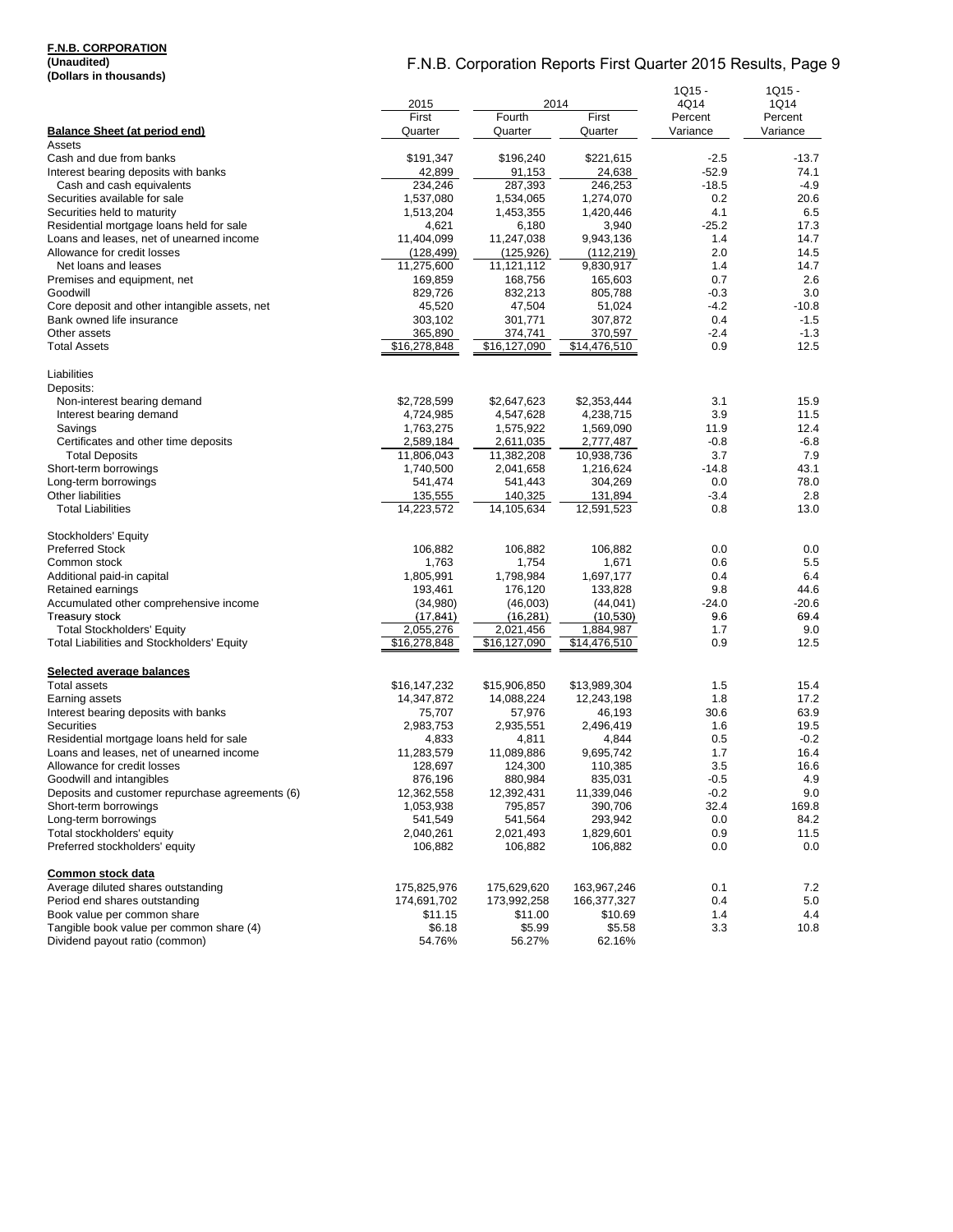### **F.N.B. CORPORATION**

**(Unaudited) (Dollars in thousands)**

|                                                                                             | 2014                     |                          | $1Q15 -$                 | $1Q15 -$         |                 |
|---------------------------------------------------------------------------------------------|--------------------------|--------------------------|--------------------------|------------------|-----------------|
|                                                                                             | 2015<br>First            | Fourth                   | First                    | 4Q14<br>Percent  | 1Q14<br>Percent |
|                                                                                             | Quarter                  | Quarter                  | Quarter                  | Variance         | Variance        |
| <b>Performance ratios</b>                                                                   |                          |                          |                          |                  |                 |
| Return on average equity                                                                    | 8.02%                    | 7.71%                    | 7.65%                    |                  |                 |
| Return on average tangible equity (2) (4)                                                   | 14.45%                   | 14.16%                   | 14.57%                   |                  |                 |
| Return on average tangible common equity (2) (4)<br>Return on average assets                | 15.13%<br>1.01%          | 14.85%<br>0.98%          | 15.26%<br>1.00%          |                  |                 |
| Return on average tangible assets (3) (4)                                                   | 1.11%                    | 1.08%                    | 1.11%                    |                  |                 |
| Net interest margin (FTE) (1)                                                               | 3.48%                    | 3.54%                    | 3.62%                    |                  |                 |
| Yield on earning assets (FTE) (1)                                                           | 3.81%                    | 3.86%                    | 3.95%                    |                  |                 |
| Cost of interest-bearing liabilities                                                        | 0.41%                    | 0.41%                    | 0.42%                    |                  |                 |
| Cost of funds                                                                               | 0.33%                    | 0.33%                    | 0.34%                    |                  |                 |
| Efficiency ratio (FTE) (1) (5)                                                              | 56.60%                   | 56.05%                   | 58.99%                   |                  |                 |
| Effective tax rate                                                                          | 29.61%                   | 30.34%                   | 29.14%                   |                  |                 |
| <b>Capital ratios</b>                                                                       |                          |                          |                          |                  |                 |
| Equity / assets (period end)                                                                | 12.63%                   | 12.53%                   | 13.02%                   |                  |                 |
| Leverage ratio                                                                              | 8.19%                    | 8.43%                    | 8.84%                    |                  |                 |
| Tangible equity / tangible assets (period end) (4)                                          | 7.70%                    | 7.53%                    | 7.60%                    |                  |                 |
| Tangible common equity / tangible assets (period end) (4)                                   | 7.01%                    | 6.83%                    | 6.81%                    |                  |                 |
| <b>Balances at period end</b>                                                               |                          |                          |                          |                  |                 |
| Loans and Leases:                                                                           |                          |                          |                          |                  |                 |
| Commercial real estate                                                                      | \$3,817,189              | \$3,815,708              | \$3,464,598              | 0.0              | 10.2            |
| Commercial and industrial                                                                   | 2,397,731                | 2,318,015                | 1,965,065                | 3.4              | 22.0            |
| <b>Commercial leases</b>                                                                    | 180,207                  | 177,824                  | 161,494                  | 1.3              | 11.6            |
| Commercial loans and leases<br>Direct installment                                           | 6,395,127<br>1,653,621   | 6,311,547<br>1,644,621   | 5,591,157<br>1,467,558   | 1.3<br>0.5       | 14.4<br>12.7    |
| Residential mortgages                                                                       | 1,299,097                | 1,263,053                | 1,135,790                | 2.9              | 14.4            |
| Indirect installment                                                                        | 905,204                  | 875,551                  | 678,918                  | 3.4              | 33.3            |
| Consumer LOC                                                                                | 1,108,418                | 1,110,976                | 1,010,501                | $-0.2$           | 9.7             |
| Other                                                                                       | 42,632                   | 41,290                   | 59,212                   | 3.2              | $-28.0$         |
| Total loans and leases                                                                      | \$11,404,099             | \$11,247,038             | \$9,943,136              | 1.4              | 14.7            |
| Deposits:                                                                                   |                          |                          |                          |                  |                 |
| Non-interest bearing deposits                                                               | \$2,728,599              | \$2,647,623              | \$2,353,444              | 3.1              | 15.9            |
| Interest bearing demand                                                                     | 4,724,985                | 4,547,628                | 4,238,715                | 3.9              | 11.5            |
| Savings                                                                                     | 1,763,275                | 1,575,922                | 1,569,090                | 11.9             | 12.4            |
| Certificates of deposit and other time deposits                                             | 2,589,184                | 2,611,035                | 2,777,487                | $-0.8$           | $-6.8$          |
| <b>Total deposits</b>                                                                       | 11,806,043               | 11,382,208               | 10,938,736               | 3.7              | 7.9             |
| Customer repurchase agreements (6)<br>Total deposits and customer repurchase agreements (6) | 757,279<br>\$12,563,322  | 882,696<br>\$12,264,904  | 787,712<br>\$11,726,448  | $-14.2$<br>2.4   | $-3.9$<br>7.1   |
|                                                                                             |                          |                          |                          |                  |                 |
| <b>Average balances</b>                                                                     |                          |                          |                          |                  |                 |
| Loans and Leases:<br>Commercial real estate                                                 |                          |                          |                          | 0.1              |                 |
| Commercial and industrial                                                                   | \$3,781,741<br>2,357,873 | \$3,779,619<br>2,282,810 | \$3,341,359<br>1,923,270 | 3.3              | 13.2<br>22.6    |
| <b>Commercial leases</b>                                                                    | 177,922                  | 174,379                  | 160,367                  | 2.0              | 10.9            |
| Commercial loans and leases                                                                 | 6,317,536                | 6,236,808                | 5.424.996                | 1.3              | 16.5            |
| Direct installment                                                                          | 1,647,348                | 1,614,300                | 1,466,392                | 2.0              | 12.3            |
| Residential mortgages                                                                       | 1,271,336                | 1,242,479                | 1,107,349                | 2.3              | 14.8            |
| Indirect installment                                                                        | 894,709                  | 846,708                  | 666,012                  | 5.7              | 34.3            |
| Consumer LOC                                                                                | 1,109,672                | 1,100,432                | 987,304                  | 0.8              | 12.4            |
| Other                                                                                       | 42,978                   | 49,159                   | 43,689                   | $-12.6$          | $-1.6$          |
| Total loans and leases                                                                      | \$11,283,579             | \$11,089,886             | \$9,695,742              | 1.7              | 16.4            |
| Deposits:                                                                                   |                          |                          |                          |                  |                 |
| Non-interest bearing deposits                                                               | \$2,637,405              | \$2,666,600              | \$2,222,786              | $-1.1$           | 18.7            |
| Interest bearing demand                                                                     | 4,677,671                | 4,602,828                | 4,099,093                | 1.6              | 14.1            |
| Savings                                                                                     | 1,616,284                | 1,577,553                | 1,494,249                | 2.5              | 8.2             |
| Certificates of deposit and other time deposits                                             | 2,600,551                | 2,640,227                | 2,695,067                | $-1.5$           | $-3.5$          |
| <b>Total deposits</b>                                                                       | 11,531,911               | 11,487,208               | 10,511,195               | 0.4              | 9.7             |
| Customer repurchase agreements (6)<br>Total deposits and customer repurchase agreements (6) | 830,647<br>\$12,362,558  | 905,223<br>\$12,392,431  | 827,851<br>\$11,339,046  | $-8.2$<br>$-0.2$ | 0.3<br>9.0      |
|                                                                                             |                          |                          |                          |                  |                 |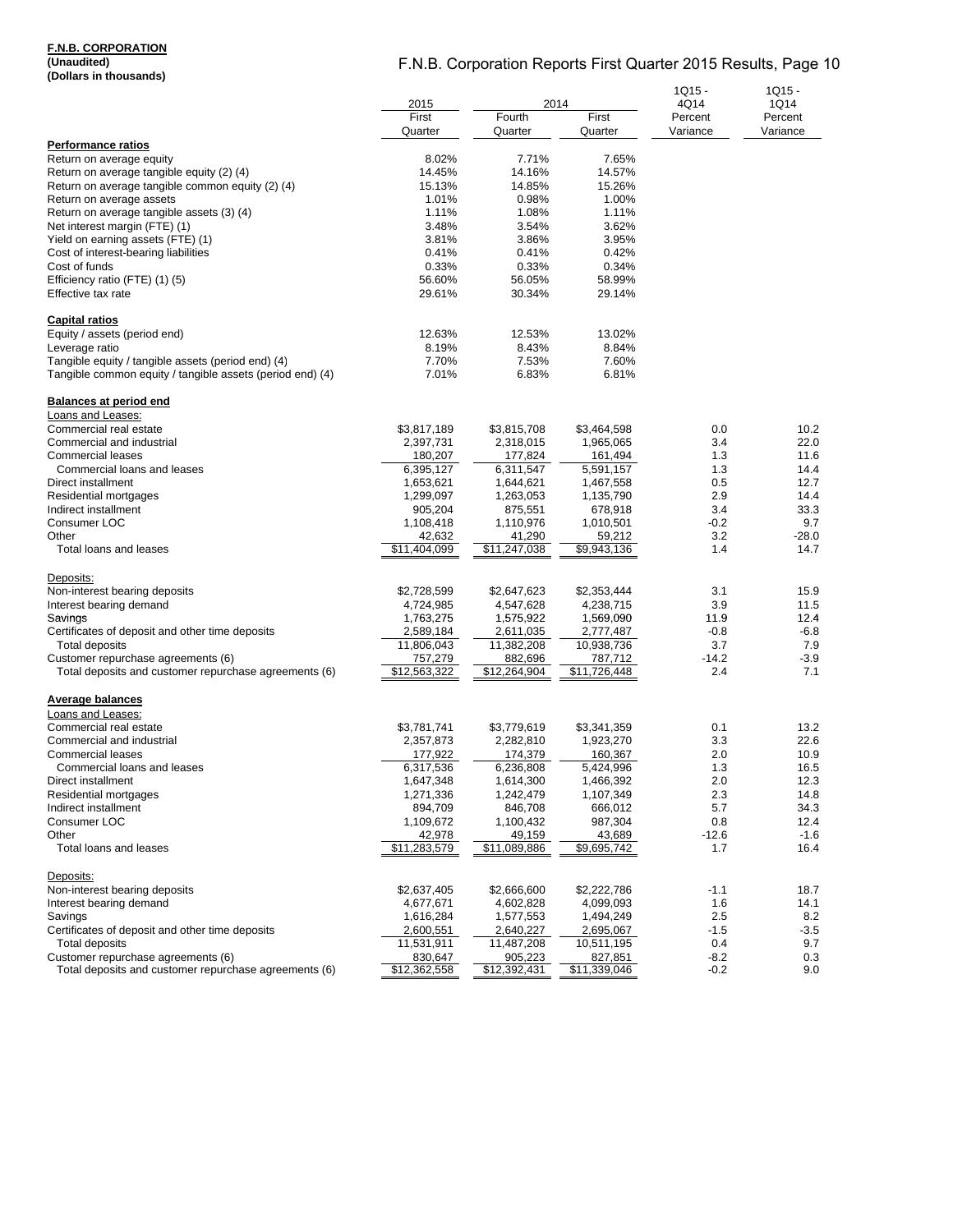### **F.N.B. CORPORATION**

**(Unaudited) (Dollars in thousands)**

| (DUIIAI 5 III LIIUUSAIIUS)                                    |                    |                    |                    | $1Q15 -$ | $1Q15 -$ |
|---------------------------------------------------------------|--------------------|--------------------|--------------------|----------|----------|
|                                                               | 2015               | 2014               |                    | 4Q14     | 1Q14     |
|                                                               | First              | Fourth             | First              | Percent  | Percent  |
| <b>Asset Quality Data</b>                                     | Quarter            | Quarter            | Quarter            | Variance | Variance |
| Non-Performing Assets                                         |                    |                    |                    |          |          |
| Non-performing loans (7)                                      |                    |                    |                    |          |          |
| Non-accrual loans                                             | \$45,029           | \$45,113           | \$60,039           | $-0.2$   | $-25.0$  |
|                                                               |                    |                    |                    |          |          |
| <b>Restructured loans</b>                                     | 22,022             | 23,439             | 19,384             | $-6.0$   | 13.6     |
| Non-performing loans                                          | 67,051             | 68,552             | 79,423             | $-2.2$   | $-15.6$  |
| Other real estate owned (8)                                   | 40,796             | 41,466             | 43,216             | $-1.6$   | $-5.6$   |
| Total non-performing assets                                   | \$107,847          | \$110,018          | \$122,639          | $-2.0$   | $-12.1$  |
|                                                               |                    |                    |                    |          |          |
| Non-performing loans / total loans and leases                 | 0.59%              | 0.61%              | 0.80%              |          |          |
| Non-performing loans / total originated loans and             |                    |                    |                    |          |          |
| and leases (9)                                                | 0.68%              | 0.71%              | 0.95%              |          |          |
| Non-performing loans + OREO / total loans and                 |                    |                    |                    |          |          |
| leases + OREO                                                 | 0.94%              | 0.97%              | 1.23%              |          |          |
| Non-performing loans + OREO / total originated                |                    |                    |                    |          |          |
| loans and leases + OREO (9)                                   | 1.08%              | 1.13%              | 1.46%              |          |          |
| Non-performing assets / total assets                          | 0.66%              | 0.68%              | 0.85%              |          |          |
|                                                               |                    |                    |                    |          |          |
| Allowance Rollforward                                         |                    |                    |                    |          |          |
| Allowance for credit losses (originated portfolio) (9)        |                    |                    |                    |          |          |
| Balance at beginning of period                                | \$117,952          | \$114,569          | \$104,884          | 3.0      | 12.5     |
| Provision for credit losses                                   | 9,067              | 7,478              | 7,856              | 21.2     | 15.4     |
| Net loan charge-offs                                          | (5,771)            | (4,095)            | (5,617)            | 40.9     | 2.7      |
| Allowance for credit losses (originated portfolio) (9)        | 121,248            | 117,952            | 107,123            | 2.8      | 13.2     |
|                                                               |                    |                    |                    |          |          |
| Allowance for credit losses (acquired portfolio) (10)         |                    |                    |                    |          |          |
| Balance at beginning of period                                | 7,974              | 6,032              | 5,900              |          |          |
| Provision for credit losses                                   | (931)              | 2,562              | (850)              |          |          |
| Net loan charge-offs                                          | 208                | (620)              | 46                 |          |          |
| Allowance for credit losses (acquired portfolio) (10)         | 7,251              | 7,974              | 5,096              | $-9.1$   | 42.3     |
|                                                               |                    |                    |                    |          |          |
| Total allowance for credit losses                             | \$128,499          | \$125,926          | \$112,219          | 2.0      | 14.5     |
|                                                               |                    |                    |                    |          |          |
| Allowance for credit losses / total loans and leases          | 1.13%              | 1.12%              | 1.13%              |          |          |
| Allowance for credit losses (originated loans and leases) /   |                    |                    |                    |          |          |
| total originated loans and leases (9)                         | 1.22%              | 1.22%              | 1.28%              |          |          |
| Allowance for credit losses (originated loans and leases) /   |                    |                    |                    |          |          |
| total non-performing loans (7)                                | 180.83%            | 172.06%            | 134.88%            |          |          |
| Net loan charge-offs (annualized) / total average loans       |                    |                    |                    |          |          |
| and leases                                                    | 0.20%              | 0.17%              | 0.23%              |          |          |
| Net loan charge-offs on originated loans and leases           |                    |                    |                    |          |          |
| (annualized) / total average originated loans and leases (9)  | 0.24%              | 0.17%              | 0.28%              |          |          |
|                                                               |                    |                    |                    |          |          |
| Delinquency - Originated Portfolio (9)                        |                    |                    |                    |          |          |
| Loans 30-89 days past due                                     | \$34,042           | \$41,275           | \$32,489           | $-17.5$  | 4.8      |
| Loans 90+ days past due                                       | 6,543              | 9,248              | 5,467              | $-29.2$  | 19.7     |
| Non-accrual loans                                             |                    |                    |                    | $-0.2$   | $-25.0$  |
|                                                               | 45,029<br>\$85,614 | 45,113<br>\$95,636 | 60,039<br>\$97,995 | $-10.5$  | $-12.6$  |
| Total past due and non-accrual loans                          |                    |                    |                    |          |          |
|                                                               |                    |                    |                    |          |          |
| Total past due and non-accrual loans / total originated loans | 0.86%              | 0.99%              | 1.17%              |          |          |
|                                                               |                    |                    |                    |          |          |
| Memo item:                                                    |                    |                    |                    |          |          |
| Delinquency - Acquired Portfolio (10) (11)                    |                    |                    |                    |          |          |
| Loans 30-89 days past due                                     | \$19,854           | \$24,678           | \$34,668           | $-19.5$  | -42.7    |
| Loans 90+ days past due                                       | 35,906             | 38,024             | 61,629             | $-5.6$   | -41.7    |
| Non-accrual loans                                             | 0                  | 0                  | 0                  | 0.0      | 0.0      |
| Total past due and non-accrual loans                          | \$55,760           | \$62,702           | \$96,297           | $-11.1$  | -42.1    |
|                                                               |                    |                    |                    |          |          |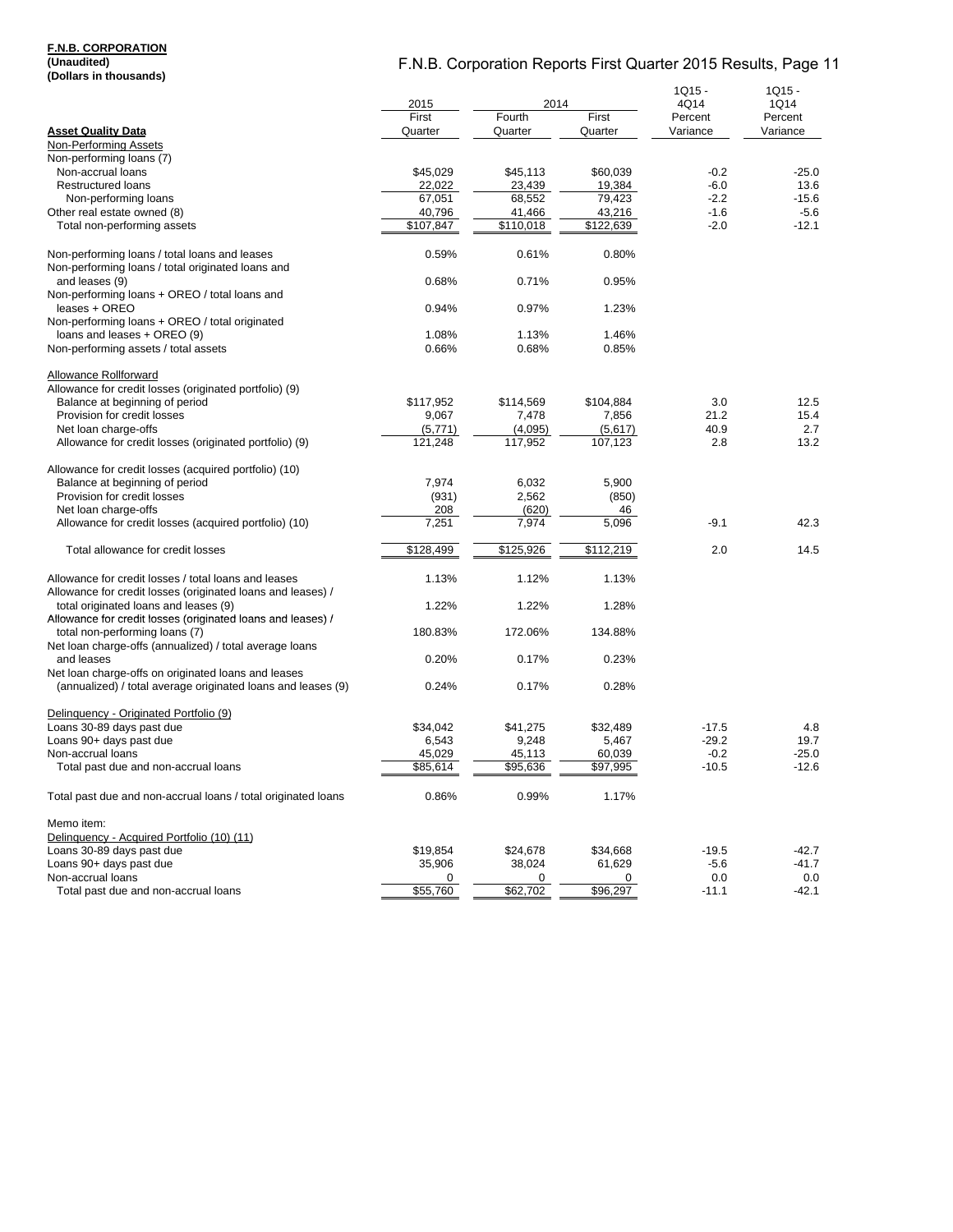#### **F.N.B. CORPORATION (Unaudited)**

**(Dollars in thousands, except per share data)**

|                                                   | 2015                   |                               |                             | 2014                   |                               |                             |  |
|---------------------------------------------------|------------------------|-------------------------------|-----------------------------|------------------------|-------------------------------|-----------------------------|--|
|                                                   |                        | <b>First Quarter</b>          |                             |                        | Fourth Quarter                |                             |  |
|                                                   | Average<br>Outstanding | Interest<br>Earned<br>or Paid | Average<br>Yield<br>or Rate | Average<br>Outstanding | Interest<br>Earned<br>or Paid | Average<br>Yield<br>or Rate |  |
| Assets                                            |                        |                               |                             |                        |                               |                             |  |
| Interest bearing deposits with banks              | \$75,707               | \$32                          | 0.17%                       | \$57,976               | \$24                          | 0.17%                       |  |
| Taxable investment securities (12)                | 2,815,252              | 14,214                        | 2.02%                       | 2,773,557              | 14,320                        | 2.07%                       |  |
| Non-taxable investment securities (13)            | 168,501                | 2,116                         | 5.02%                       | 161,994                | 2,077                         | 5.13%                       |  |
| Residential mortgage loans held for sale          | 4,833                  | 63                            | 5.22%                       | 4,811                  | 68                            | 5.62%                       |  |
| Loans and leases (13) (14)                        | 11,283,579             | 118,727                       | 4.26%                       | 11,089,886             | 120,304                       | 4.31%                       |  |
| Total Interest Earning Assets (13)                | 14,347,872             | 135,152                       | 3.81%                       | 14,088,224             | 136,793                       | 3.86%                       |  |
| Cash and due from banks                           | 194,598                |                               |                             | 206,190                |                               |                             |  |
| Allowance for loan losses                         | (128, 697)             |                               |                             | (124, 300)             |                               |                             |  |
| Premises and equipment                            | 168,586                |                               |                             | 168,317                |                               |                             |  |
| Other assets                                      | 1,564,873              |                               |                             | 1,568,419              |                               |                             |  |
| <b>Total Assets</b>                               | \$16,147,232           |                               |                             | \$15,906,850           |                               |                             |  |
| <b>Liabilities</b>                                |                        |                               |                             |                        |                               |                             |  |
| Deposits:                                         |                        |                               |                             |                        |                               |                             |  |
| Interest-bearing demand                           | \$4,677,671            | 1,894                         | 0.16%                       | \$4,602,828            | 1,881                         | 0.16%                       |  |
| Savings                                           | 1,616,284              | 173                           | 0.04%                       | 1,577,553              | 171                           | 0.04%                       |  |
| Certificates and other time                       | 2,600,551              | 5,382                         | 0.84%                       | 2,640,227              | 5,484                         | 0.82%                       |  |
| Customer repurchase agreements                    | 830,646                | 456                           | 0.22%                       | 905,222                | 501                           | 0.22%                       |  |
| Other short-term borrowings                       | 1,053,939              | 1,312                         | 0.50%                       | 795,858                | 1,126                         | 0.56%                       |  |
| Long-term borrowings                              | 541,549                | 2,231                         | 1.67%                       | 541,564                | 2,273                         | 1.67%                       |  |
| Total Interest Bearing Liabilities (13)           | 11,320,640             | 11,448                        | 0.41%                       | 11,063,252             | 11,436                        | 0.41%                       |  |
| Non-interest bearing demand deposits              | 2,637,405              |                               |                             | 2,666,600              |                               |                             |  |
| Other liabilities                                 | 148,926                |                               |                             | 155,505                |                               |                             |  |
| <b>Total Liabilities</b>                          | 14,106,971             |                               |                             | 13,885,357             |                               |                             |  |
| Stockholders' equity                              | 2,040,261              |                               |                             | 2,021,493              |                               |                             |  |
| <b>Total Liabilities and Stockholders' Equity</b> | \$16,147,232           |                               |                             | \$15,906,850           |                               |                             |  |
| Net Interest Earning Assets                       | \$3,027,232            |                               |                             | \$3,024,972            |                               |                             |  |
| Net Interest Income (FTE)                         |                        | 123,704                       |                             |                        | 125,357                       |                             |  |
| <b>Tax Equivalent Adjustment</b>                  |                        | (1,783)                       |                             |                        | (1,696)                       |                             |  |
| Net Interest Income                               |                        | \$121,921                     |                             |                        | \$123,661                     |                             |  |
| Net Interest Spread                               |                        |                               | 3.40%                       |                        |                               | 3.45%                       |  |
| Net Interest Margin (13)                          |                        |                               | 3.48%                       |                        |                               | 3.54%                       |  |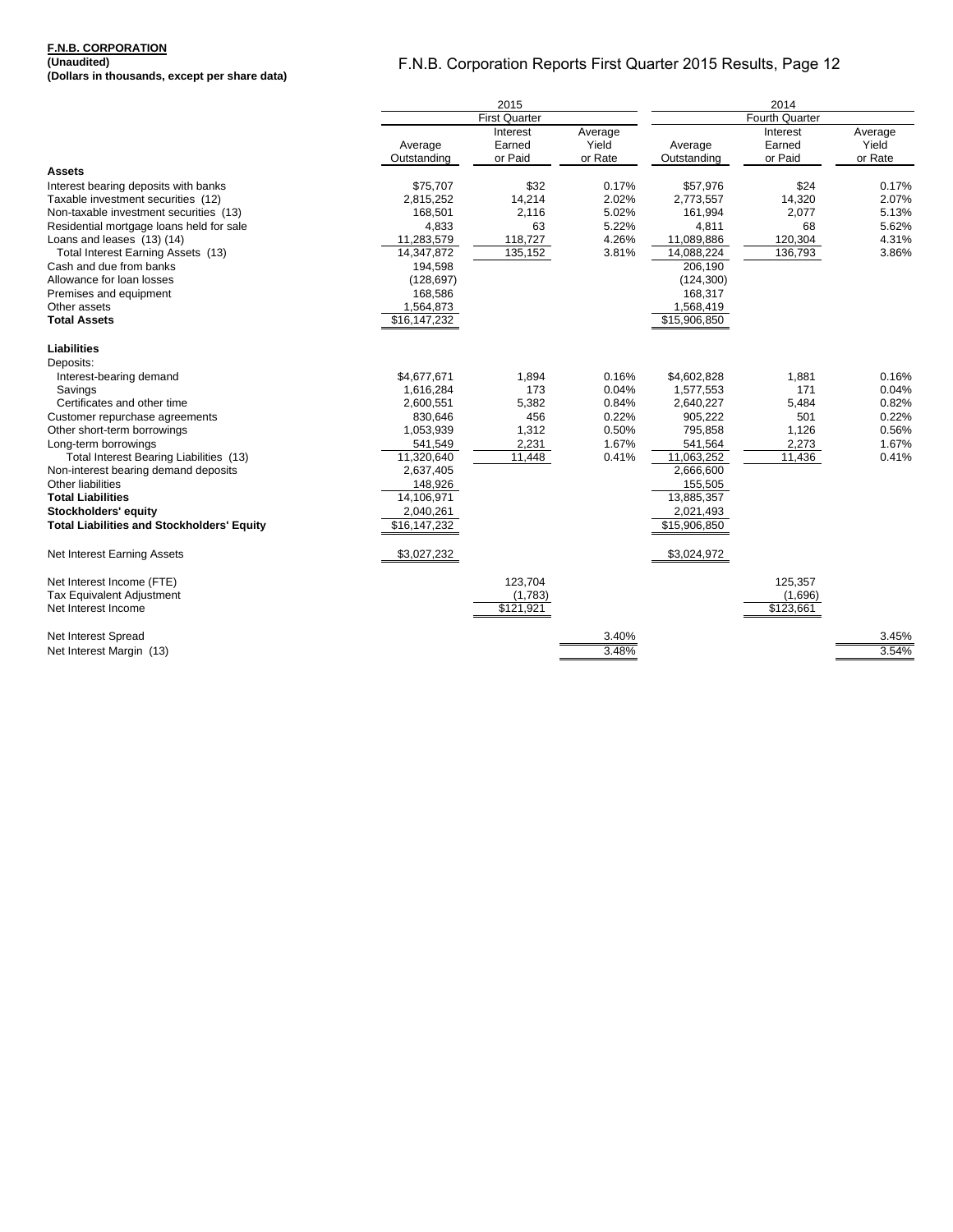### **F.N.B. CORPORATION (Unaudited)**

**(Dollars in thousands, except per share data)**

|                                                   | 2014                     |           |         |  |
|---------------------------------------------------|--------------------------|-----------|---------|--|
|                                                   | <b>First Quarter</b>     |           |         |  |
|                                                   |                          | Interest  | Average |  |
|                                                   | Average                  | Earned    | Yield   |  |
|                                                   | Outstanding              | or Paid   | or Rate |  |
| Assets                                            |                          |           |         |  |
| Interest bearing deposits with banks              | \$46,193                 | \$26      | 0.23%   |  |
| Taxable investment securities (12)                | 2,346,808                | 12,450    | 2.13%   |  |
| Non-taxable investment securities (13)            | 149,611                  | 1,996     | 5.34%   |  |
| Residential mortgage loans held for sale          | 4,844                    | 136       | 11.16%  |  |
| Loans and leases (13) (14)                        | 9,695,742                | 104,994   | 4.39%   |  |
| Total Interest Earning Assets (13)                | 12,243,198               | 119,602   | 3.95%   |  |
| Cash and due from banks                           | 189,619                  |           |         |  |
| Allowance for loan losses                         | (110, 385)               |           |         |  |
| Premises and equipment                            | 160,111                  |           |         |  |
| Other assets                                      | 1,506,761                |           |         |  |
| <b>Total Assets</b>                               | \$13,989,304             |           |         |  |
|                                                   |                          |           |         |  |
| Liabilities                                       |                          |           |         |  |
| Deposits:                                         |                          |           |         |  |
| Interest-bearing demand                           | \$4,099,093              | 1,515     | 0.15%   |  |
| Savings                                           | 1,494,248                | 172       | 0.05%   |  |
| Certificates and other time                       | 2,695,067                | 5,462     | 0.82%   |  |
| Customer repurchase agreements                    | 827,851                  | 462       | 0.22%   |  |
| Other short-term borrowings                       | 390,707                  | 757       | 0.78%   |  |
| Long-term borrowings                              | 293,942                  | 1,687     | 2.33%   |  |
| Total Interest Bearing Liabilities (13)           | 9,800,908                | 10,055    | 0.42%   |  |
| Non-interest bearing demand deposits              | 2,222,786                |           |         |  |
| Other liabilities                                 | 136,009                  |           |         |  |
| <b>Total Liabilities</b>                          | 12,159,703               |           |         |  |
| Stockholders' equity                              | 1,829,601                |           |         |  |
| <b>Total Liabilities and Stockholders' Equity</b> | $\overline{$}13,989,304$ |           |         |  |
|                                                   |                          |           |         |  |
| Net Interest Earning Assets                       | \$2,442,290              |           |         |  |
| Net Interest Income (FTE)                         |                          | 109,547   |         |  |
| <b>Tax Equivalent Adjustment</b>                  |                          | (1,722)   |         |  |
| Net Interest Income                               |                          | \$107,825 |         |  |
|                                                   |                          |           |         |  |
| Net Interest Spread                               |                          |           | 3.53%   |  |
| Net Interest Margin (13)                          |                          |           | 3.62%   |  |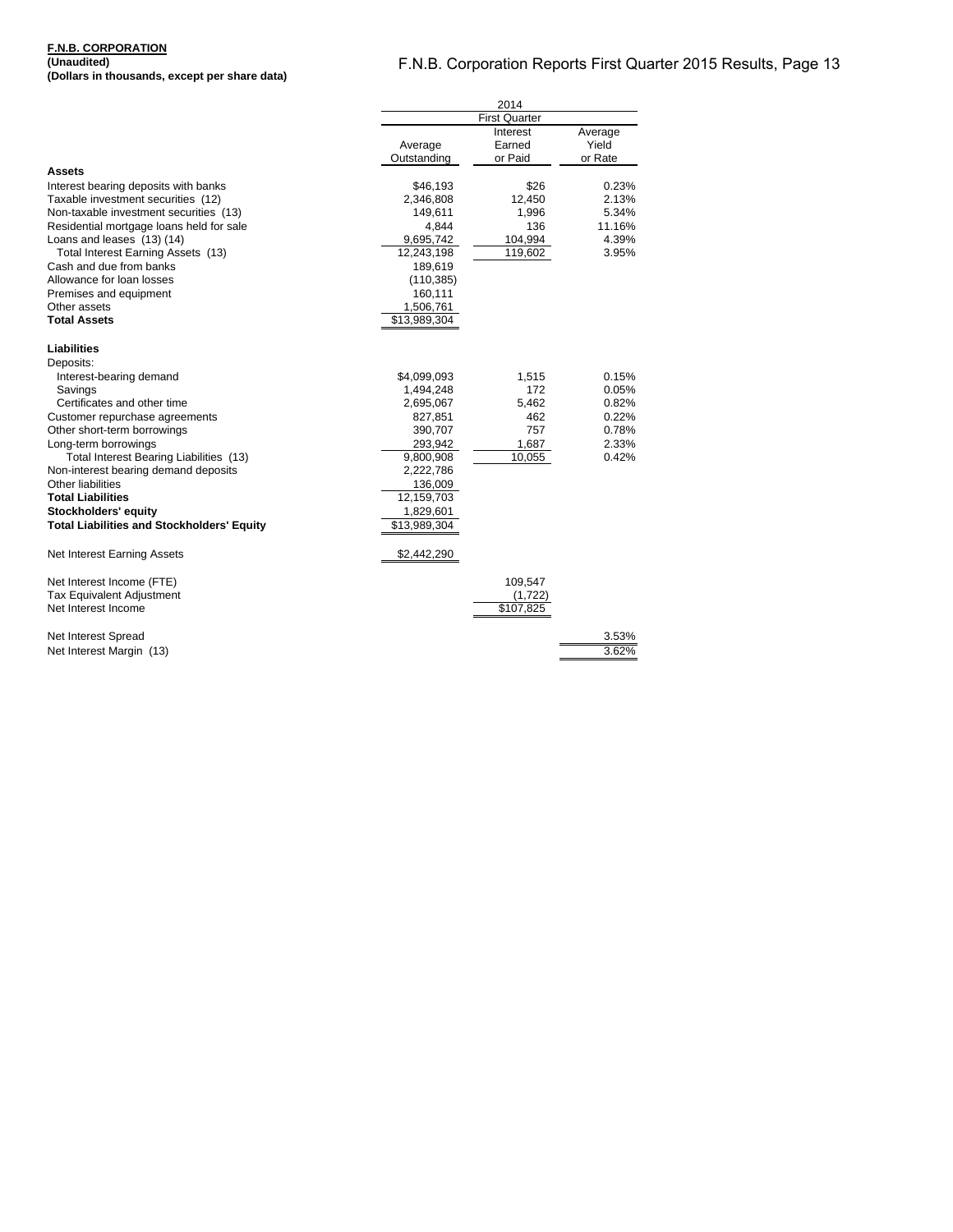#### **F.N.B. CORPORATION (Unaudited) (Dollars in thousands, except per share data)**

### NON-GAAP FINANCIAL MEASURES

We believe the following non-GAAP financial measures used by F.N.B. Corporation provide information useful to investors in understanding F.N.B. Corporation's operating performance and trends, and facilitate comparisons with the performance of F.N.B. Corporation's peers. The non-GAAP financial measures used by F.N.B. Corporation may differ from the non-GAAP financial measures other financial institutions use to measure their results of operations. Non-GAAP financial measures should be viewed in addition to, and not as an alternative for, F.N.B. Corporation's reported results prepared in accordance with U.S. GAAP. The following tables summarize the non-GAAP financial measures included in this press release and derived from amounts reported in F.N.B. Corporation's financial statements.

|                                                          | 2014<br>2015 |                      |             |  |
|----------------------------------------------------------|--------------|----------------------|-------------|--|
|                                                          | First        | $\overline{F}$ ourth | First       |  |
|                                                          | Quarter      | Quarter              | Quarter     |  |
| Return on average tangible equity (2):                   |              |                      |             |  |
| Net income (annualized)                                  | \$163,614    | \$155,933            | \$140,013   |  |
| Amortization of intangibles, net of tax (annualized)     | 5,576        | 6,495                | 6,019       |  |
|                                                          | 169,190      | 162,428              | 146,032     |  |
| Average total shareholders' equity                       | 2,040,261    | 2,021,493            | 1,829,601   |  |
| Less: Average intangibles                                | (869, 286)   | (874, 159)           | (827, 344)  |  |
|                                                          | 1,170,975    | 1,147,334            | 1,002,257   |  |
| Return on average tangible equity (2)                    | 14.45%       | 14.16%               | 14.57%      |  |
| Return on average tangible common equity (2):            |              |                      |             |  |
| Net income available to common stockholders (annualized) | \$155,461    | \$147,961            | \$130,597   |  |
| Amortization of intangibles, net of tax (annualized)     | 5,576        | 6,495                | 6,019       |  |
|                                                          | 161,037      | 154,456              | 136,616     |  |
| Average total stockholders' equity                       | 2,040,261    | 2,021,493            | 1,829,601   |  |
| Less: Average preferred stockholders' equity             | (106, 882)   | (106, 882)           | (106, 882)  |  |
| Less: Average intangibles                                | (869, 286)   | (874, 159)           | (827, 344)  |  |
|                                                          | 1,064,093    | 1,040,452            | 895,375     |  |
| Return on average tangible common equity (2)             | 15.13%       | 14.85%               | 15.26%      |  |
| Return on average tangible assets (3):                   |              |                      |             |  |
| Net income (annualized)                                  | \$163,614    | \$155,933            | \$140,013   |  |
| Amortization of intangibles, net of tax (annualized)     | 5,576        | 6,495                | 6,019       |  |
|                                                          | 169.190      | 162.428              | 146,032     |  |
| Average total assets                                     | 16, 147, 232 | 15,906,850           | 13,989,304  |  |
| Less: Average intangibles                                | (869, 286)   | (874, 159)           | (827, 344)  |  |
|                                                          | 15,277,946   | 15,032,691           | 13,161,960  |  |
| Return on average tangible assets (3)                    | 1.11%        | 1.08%                | 1.11%       |  |
| Tangible book value per share:                           |              |                      |             |  |
| Total shareholders' equity                               | \$2,055,276  | \$2,021,456          | \$1,884,987 |  |
| Less: preferred shareholders' equity                     | (106, 882)   | (106, 882)           | (106, 882)  |  |
| Less: intangibles                                        | (868, 257)   | (872, 859)           | (849, 563)  |  |
|                                                          | 1,080,137    | 1,041,715            | 928,542     |  |
| Ending shares outstanding                                | 174,691,702  | 173,992,258          | 166,377,327 |  |
| Tangible book value per share                            | \$6.18       | \$5.99               | \$5.58      |  |